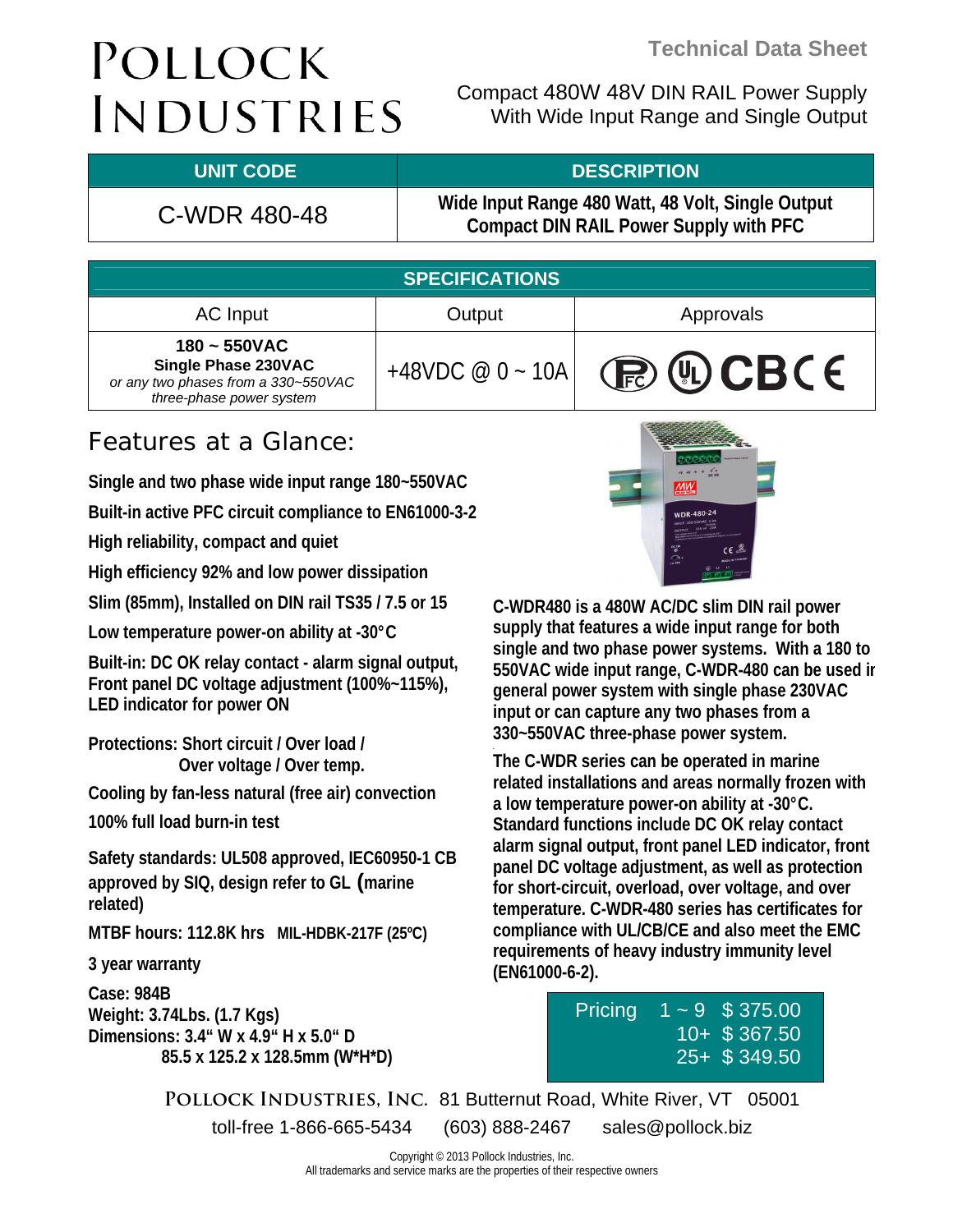

## **POLLOCK INDUSTRIES**

480W Single Output Industrial DIN RAIL Power Supply

## **WDR-480 series**



**Features :** 

- Single and two phase wide input range 180~550VAC
- Built-in active PFC circuit compliance to EN61000-3-2
- High efficiency 93% and low power dissipation
- Protections: Short circuit / Overload / Over voltage / Over temperature
- Cooling by free air convection
- Can be installed on DIN rail TS-35/7.5 or 15
- UL 508(industrial control equipment)approved ¡E¡E¡E¡E¡E¡E¡E¡E¡E¡E¡E
- EN61000-6-2(EN50082-2) industrial immunity level
- Built-in DC OK relay contact
- 100% full load burn-in test
- 3 years warranty



#### **SPECIFICATION**

| <b>MODEL</b>            |                                                                                                                                                                                                                                                                                                                                                                                                                                                                                                                                                                                                                                                                                                                                                                                                                                                                                    | <b>WDR-480-24</b>                                                                                                              | <b>WDR-480-48</b>                                                                                                                             |  |
|-------------------------|------------------------------------------------------------------------------------------------------------------------------------------------------------------------------------------------------------------------------------------------------------------------------------------------------------------------------------------------------------------------------------------------------------------------------------------------------------------------------------------------------------------------------------------------------------------------------------------------------------------------------------------------------------------------------------------------------------------------------------------------------------------------------------------------------------------------------------------------------------------------------------|--------------------------------------------------------------------------------------------------------------------------------|-----------------------------------------------------------------------------------------------------------------------------------------------|--|
| <b>OUTPUT</b>           | <b>DC VOLTAGE</b>                                                                                                                                                                                                                                                                                                                                                                                                                                                                                                                                                                                                                                                                                                                                                                                                                                                                  | <b>24V</b>                                                                                                                     | 48 <sub>V</sub>                                                                                                                               |  |
|                         | <b>RATED CURRENT</b>                                                                                                                                                                                                                                                                                                                                                                                                                                                                                                                                                                                                                                                                                                                                                                                                                                                               | 20A                                                                                                                            | <b>10A</b>                                                                                                                                    |  |
|                         | <b>CURRENT RANGE</b>                                                                                                                                                                                                                                                                                                                                                                                                                                                                                                                                                                                                                                                                                                                                                                                                                                                               | $0 - 20A$                                                                                                                      | $0 - 10A$                                                                                                                                     |  |
|                         | <b>RATED POWER</b>                                                                                                                                                                                                                                                                                                                                                                                                                                                                                                                                                                                                                                                                                                                                                                                                                                                                 | 480W                                                                                                                           | 480W                                                                                                                                          |  |
|                         | RIPPLE & NOISE (max.) Note.2 100mVp-p                                                                                                                                                                                                                                                                                                                                                                                                                                                                                                                                                                                                                                                                                                                                                                                                                                              |                                                                                                                                | $150mVp-p$                                                                                                                                    |  |
|                         | <b>VOLTAGE ADJ. RANGE</b>                                                                                                                                                                                                                                                                                                                                                                                                                                                                                                                                                                                                                                                                                                                                                                                                                                                          | $24 - 28V$                                                                                                                     | $48 - 55V$                                                                                                                                    |  |
|                         | VOLTAGE TOLERANCE Note.3   ±1.0%                                                                                                                                                                                                                                                                                                                                                                                                                                                                                                                                                                                                                                                                                                                                                                                                                                                   |                                                                                                                                | ±1.0%                                                                                                                                         |  |
|                         | <b>LINE REGULATION</b>                                                                                                                                                                                                                                                                                                                                                                                                                                                                                                                                                                                                                                                                                                                                                                                                                                                             | ±0.5%                                                                                                                          | ±0.5%                                                                                                                                         |  |
|                         | <b>LOAD REGULATION</b>                                                                                                                                                                                                                                                                                                                                                                                                                                                                                                                                                                                                                                                                                                                                                                                                                                                             | ±1.0%                                                                                                                          | ±1.0%                                                                                                                                         |  |
|                         | <b>SETUP, RISE TIME</b>                                                                                                                                                                                                                                                                                                                                                                                                                                                                                                                                                                                                                                                                                                                                                                                                                                                            | 800ms, 150ms/400VAC<br>2000ms, 150ms/230VAC at full load                                                                       |                                                                                                                                               |  |
|                         | <b>HOLD UP TIME (Typ.)</b>                                                                                                                                                                                                                                                                                                                                                                                                                                                                                                                                                                                                                                                                                                                                                                                                                                                         | 18ms / 400VAC<br>16ms / 230VAC at full load                                                                                    |                                                                                                                                               |  |
|                         | <b>VOLTAGE RANGE</b><br>Note.6                                                                                                                                                                                                                                                                                                                                                                                                                                                                                                                                                                                                                                                                                                                                                                                                                                                     | 180~550VAC<br>254~780VDC                                                                                                       |                                                                                                                                               |  |
|                         | <b>FREQUENCY RANGE</b>                                                                                                                                                                                                                                                                                                                                                                                                                                                                                                                                                                                                                                                                                                                                                                                                                                                             | $47 \sim 63$ Hz                                                                                                                |                                                                                                                                               |  |
|                         | <b>POWER FACTOR (Typ.)</b>                                                                                                                                                                                                                                                                                                                                                                                                                                                                                                                                                                                                                                                                                                                                                                                                                                                         | PF≥0.84/400VAC<br>PF≥0.84/230VAC                                                                                               |                                                                                                                                               |  |
| <b>INPUT</b>            | <b>EFFICIENCY (Typ.)</b>                                                                                                                                                                                                                                                                                                                                                                                                                                                                                                                                                                                                                                                                                                                                                                                                                                                           | 92%                                                                                                                            | 93%                                                                                                                                           |  |
|                         | <b>AC CURRENT (Typ.)</b>                                                                                                                                                                                                                                                                                                                                                                                                                                                                                                                                                                                                                                                                                                                                                                                                                                                           | 1.6A/400VAC<br>4A/230VAC                                                                                                       |                                                                                                                                               |  |
|                         | <b>INRUSH CURRENT (Typ.)</b>                                                                                                                                                                                                                                                                                                                                                                                                                                                                                                                                                                                                                                                                                                                                                                                                                                                       | <b>COLD START 50A</b>                                                                                                          |                                                                                                                                               |  |
| <b>LEAKAGE CURRENT</b>  |                                                                                                                                                                                                                                                                                                                                                                                                                                                                                                                                                                                                                                                                                                                                                                                                                                                                                    | <3.5mA / 530VAC                                                                                                                |                                                                                                                                               |  |
|                         |                                                                                                                                                                                                                                                                                                                                                                                                                                                                                                                                                                                                                                                                                                                                                                                                                                                                                    | 105 ~ 130% rated output power                                                                                                  |                                                                                                                                               |  |
|                         | <b>OVERLOAD</b>                                                                                                                                                                                                                                                                                                                                                                                                                                                                                                                                                                                                                                                                                                                                                                                                                                                                    |                                                                                                                                | Protection type : Constant current limiting, unit will shut down after 3 sec., auto-recovery after 1 minute if the fault condition is removed |  |
|                         |                                                                                                                                                                                                                                                                                                                                                                                                                                                                                                                                                                                                                                                                                                                                                                                                                                                                                    | $29 - 33V$                                                                                                                     | $56 - 65V$                                                                                                                                    |  |
|                         | PROTECTION   OVER VOLTAGE                                                                                                                                                                                                                                                                                                                                                                                                                                                                                                                                                                                                                                                                                                                                                                                                                                                          | Protection type : Shut down o/p voltage, auto-recovery after 1 minute if the fault condition is removed                        |                                                                                                                                               |  |
| <b>OVER TEMPERATURE</b> |                                                                                                                                                                                                                                                                                                                                                                                                                                                                                                                                                                                                                                                                                                                                                                                                                                                                                    | 95℃ ±5℃ (TSW) detect on heatsink of power switch                                                                               |                                                                                                                                               |  |
|                         |                                                                                                                                                                                                                                                                                                                                                                                                                                                                                                                                                                                                                                                                                                                                                                                                                                                                                    | Protection type : Shut down o/p voltage, recovers automatically after temperature goes down                                    |                                                                                                                                               |  |
|                         | <b>FUNCTION   DC OK REALY CONTACT RATINGS (max.)</b>                                                                                                                                                                                                                                                                                                                                                                                                                                                                                                                                                                                                                                                                                                                                                                                                                               | 60Vdc/0.3A, 30Vdc/1A, 30Vac/0.5A resistive load                                                                                |                                                                                                                                               |  |
|                         | <b>WORKING TEMP.</b><br>Note.5                                                                                                                                                                                                                                                                                                                                                                                                                                                                                                                                                                                                                                                                                                                                                                                                                                                     | $-30 \sim +70^{\circ}$ (Refer to "Derating Curve")                                                                             |                                                                                                                                               |  |
|                         | <b>WORKING HUMIDITY</b>                                                                                                                                                                                                                                                                                                                                                                                                                                                                                                                                                                                                                                                                                                                                                                                                                                                            | 20~95% RH non-condensing                                                                                                       |                                                                                                                                               |  |
| <b>ENVIRONMENT</b>      | <b>STORAGE TEMP., HUMIDITY</b>                                                                                                                                                                                                                                                                                                                                                                                                                                                                                                                                                                                                                                                                                                                                                                                                                                                     | $-40 \sim +85^{\circ}$ C, 10 ~ 95% RH                                                                                          |                                                                                                                                               |  |
|                         | <b>TEMP. COEFFICIENT</b>                                                                                                                                                                                                                                                                                                                                                                                                                                                                                                                                                                                                                                                                                                                                                                                                                                                           | $\pm 0.03\%$ (0 ~ 50°C)                                                                                                        |                                                                                                                                               |  |
|                         | <b>VIBRATION</b>                                                                                                                                                                                                                                                                                                                                                                                                                                                                                                                                                                                                                                                                                                                                                                                                                                                                   | Component:10 ~ 500Hz, 2G 10min./1cycle, 60min. each along X, Y, Z axes; Mounting: Compliance to IEC60068-2-6                   |                                                                                                                                               |  |
|                         | <b>SAFETY STANDARDS</b>                                                                                                                                                                                                                                                                                                                                                                                                                                                                                                                                                                                                                                                                                                                                                                                                                                                            | UL508 approved, IEC60950-1 CB approved by SIQ, design refer to GL                                                              |                                                                                                                                               |  |
| <b>SAFETY &amp;</b>     | <b>WITHSTAND VOLTAGE</b>                                                                                                                                                                                                                                                                                                                                                                                                                                                                                                                                                                                                                                                                                                                                                                                                                                                           | I/P-O/P:3KVAC I/P-FG:2KVAC O/P-FG:0.5KVAC O/P-DCOK:0.5KVAC                                                                     |                                                                                                                                               |  |
| <b>EMC</b>              | <b>ISOLATION RESISTANCE</b>                                                                                                                                                                                                                                                                                                                                                                                                                                                                                                                                                                                                                                                                                                                                                                                                                                                        | I/P-O/P, I/P-FG, O/P-FG:>100M Ohms / 500VDC / 25℃/ 70% RH                                                                      |                                                                                                                                               |  |
| (Note 4)                | <b>EMC EMISSION</b>                                                                                                                                                                                                                                                                                                                                                                                                                                                                                                                                                                                                                                                                                                                                                                                                                                                                | Compliance to EN55022 (CISPR22), EN61204-3 Class B, EN61000-3-2,-3                                                             |                                                                                                                                               |  |
|                         | <b>EMC IMMUNITY</b>                                                                                                                                                                                                                                                                                                                                                                                                                                                                                                                                                                                                                                                                                                                                                                                                                                                                | Compliance to EN61000-4-2,3,4,5,6,8,11, EN55024, EN61000-6-2 (EN50082-2), EN61204-3, heavy industry level, criteria A approved |                                                                                                                                               |  |
|                         | <b>MTBF</b>                                                                                                                                                                                                                                                                                                                                                                                                                                                                                                                                                                                                                                                                                                                                                                                                                                                                        | 112.8K hrs min. MIL-HDBK-217F (25°C)                                                                                           |                                                                                                                                               |  |
| <b>OTHERS</b>           | <b>DIMENSION</b>                                                                                                                                                                                                                                                                                                                                                                                                                                                                                                                                                                                                                                                                                                                                                                                                                                                                   | 85.5*125.2*128.5mm (W*H*D)                                                                                                     |                                                                                                                                               |  |
|                         | <b>PACKING</b>                                                                                                                                                                                                                                                                                                                                                                                                                                                                                                                                                                                                                                                                                                                                                                                                                                                                     | 1.7Kg; 8pcs/14.6Kg/0.9CUFT                                                                                                     |                                                                                                                                               |  |
| <b>NOTE</b>             | 1. All parameters NOT specially mentioned are measured at 400VAC input, rated load and 25°C of ambient temperature.<br>2. Ripple & noise are measured at 20MHz of bandwidth by using a 12" twisted pair-wire terminated with a 0.1uf & 47uf parallel capacitor.<br>3. Tolerance : includes set up tolerance, line regulation and load regulation.<br>4. The power supply is considered a component which will be installed into a final equipment. The final equipment must be re-confirmed that it still meets<br>EMC directives.<br>5. Installation clearances: 40mm on top, 20mm on the bottom, 5mm on the left and right side are recommended when loaded permanently with full power.<br>In case the adjacent device is a heat source, 15mm clearance is recommended.<br>6. Derating may be needed under low input voltage. Please check the derating curve for more details. |                                                                                                                                |                                                                                                                                               |  |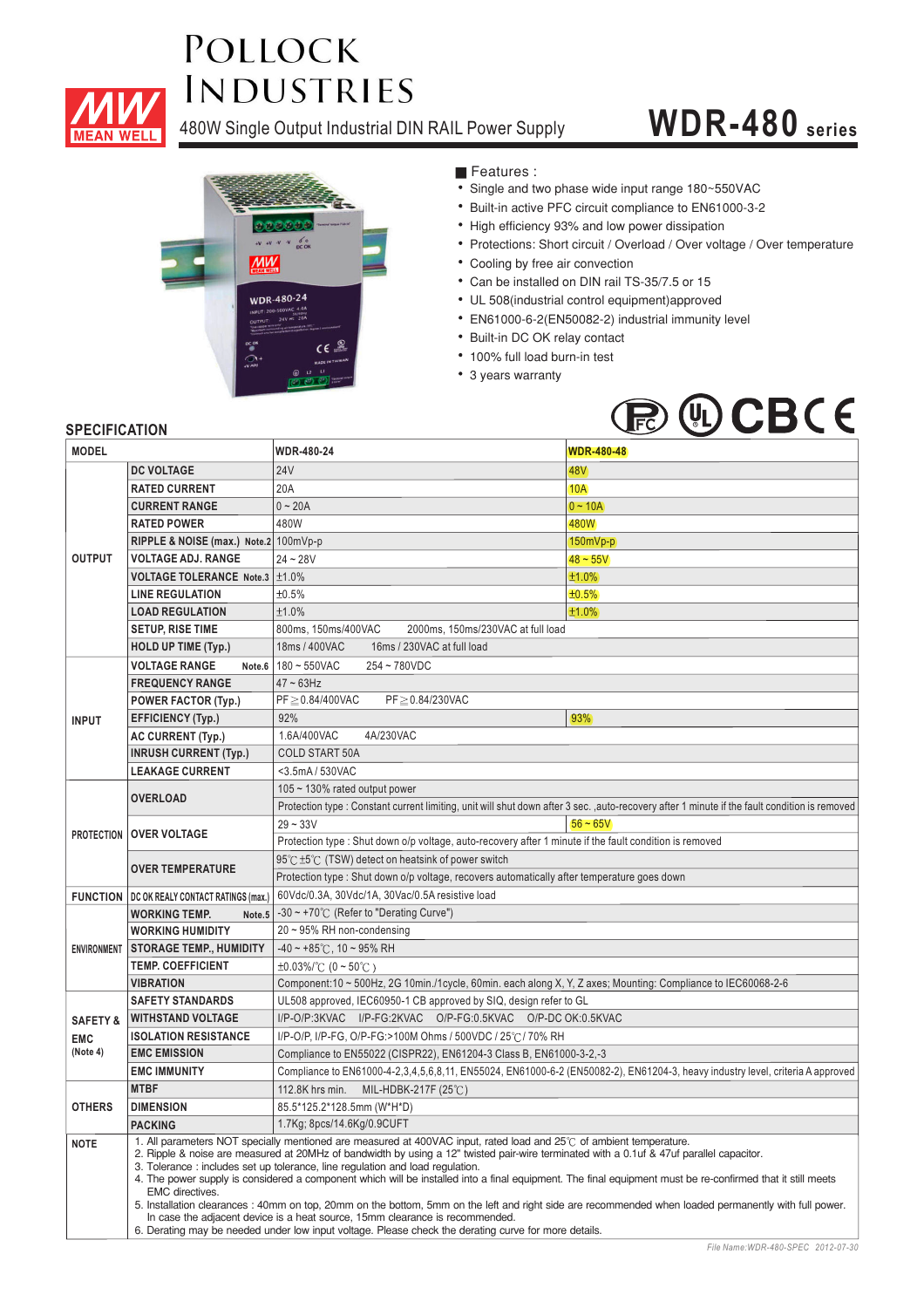